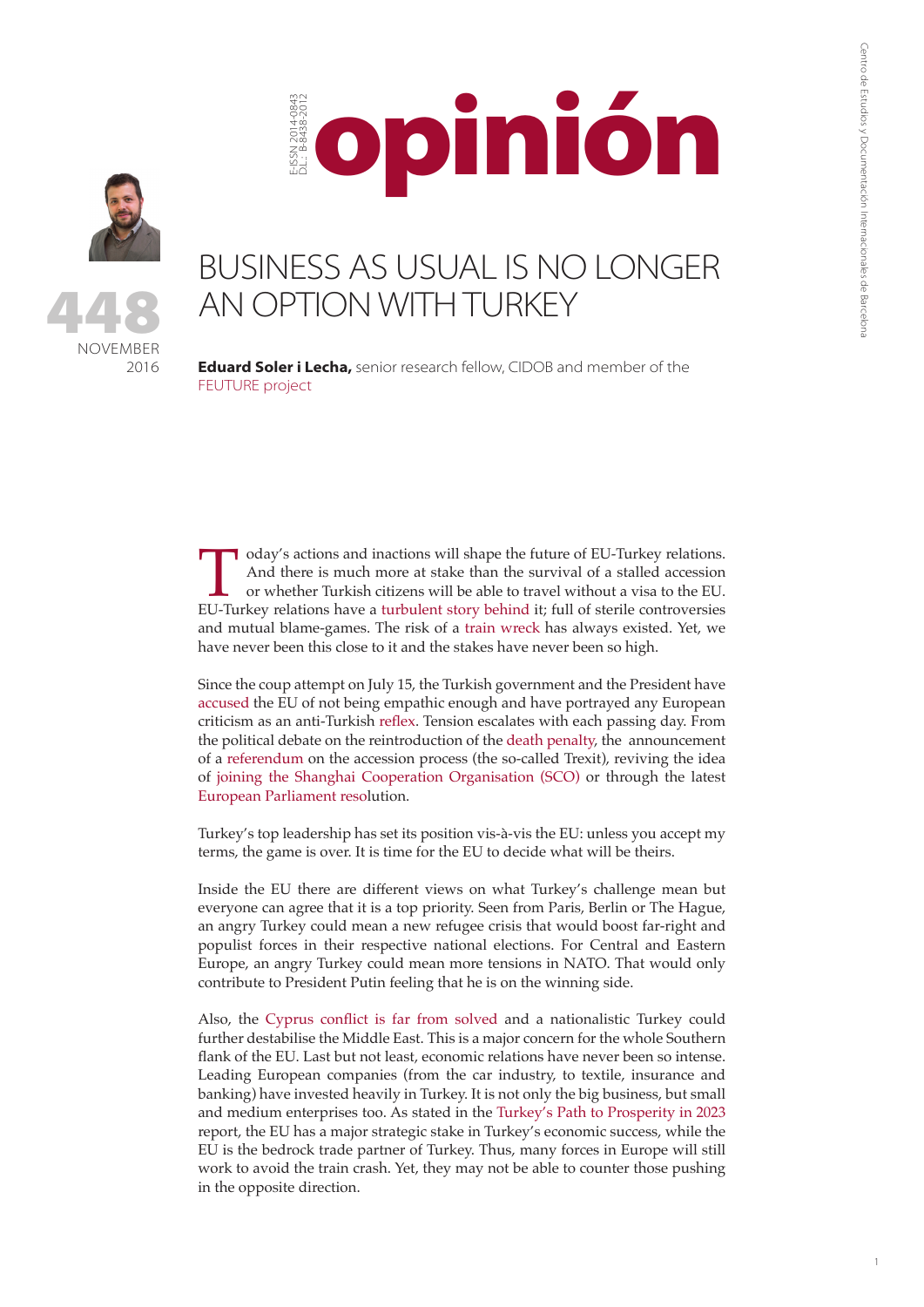So, what to do next? To simplify things, the EU has four options on the table: to wait and see; to offer Turkey more incentives; to say enough is enough, or to opt for a principled but pragmatic approach. When thinking which of them works best and how they could be operationalised, the EU should foresee how Turkey will interpret its decisions, what the risks are and how to control potential damage.

Europe's classical option would be to "wait and see". That is, to think that time can solve almost everything. Secretly, some European politicians may cross their fingers hoping that Turkey decides to unilaterally withdraw from the negotiation table. Then, if things evolve badly, Ankara will be the only one to blame. However, Turkey is likely to react to Europe's passivity by continuously testing the limits. Time may not heal the wounds and the risk of gangrene is apparent.

The second option could be labelled as nostalgic idealism. In order to get the negotiation process back on track, the EU would put more incentives on the table. As if we could go back to the good old days when Europe's offers were seen as an opportunity by the Turkish government and the accession process was the goal, not a mere instrument. The chances for this strategy to succeed are limited. They require a Turkish government that wants to remain anchored in the EU and incentives that are attractive enough. In other words, offering Turkey to open chapters 23 and 24 of the negotiations process (on Justice and Fundamental Rights) would not make any difference. Not anymore. What Turkey wants is full-backing of their positions on Syria and enhanced cooperation by Europeans to fight against Gülenists and PKK sympathisers. And the EU does not seem to have appetite for this. So, in the unlikely event that the EU decides to explore an incentive-based response, the EU should be aware of a major risk: it could be misinterpreted as a sign of weakness, particularly if the new offer does not meet Turkey's expectations or if it comes right after [a round of threats](https://www.theguardian.com/world/2016/nov/25/turkey-threatens-end-refugee-deal-row-eu-accession-erdogan) from Turkey.

The third option is to tell Turkey that enough is enough. Its proponents would consider that rather than waiting for Turkey to take the initiative, the EU should impose a halt on the negotiation process. Some may even go further and call for sanctions. The risks are apparent: Erdogan will not publicly backtrack and escalation will unfold, at least for a while. From then on, Europe might become the scape-goat for any problem Turkey faces, be it an economic crisis or a deterioration of security conditions. And sooner or later, directly or indirectly, the rest of Europe will suffer the consequences. Moreover, in the short term, Turkey would retaliate, at least to double-check how solid the European position is. Refugees are Europe's Achilles heel. Provoking a mini-crisis may suffice. Thus, before banging Europe's fist on the table, the EU should think twice whether the EU is equipped to resist Turkey's pressure.

The fourth one, principled pragmatism, is embedded in the [EU's Global Strategy](https://europa.eu/globalstrategy/sites/globalstrategy/files/eugs_review_web.pdf). Such a response is based on two premises: the conventional accession process does not hold anymore and, yet, it would be suicidal to provoke a crisis with Turkey that makes Europe more vulnerable in the months to come. As Sinan Ulgen argues in his [Politico op-ed,](http://www.politico.eu/article/turkey-needs-a-soft-exit-from-the-eu/) there might be better options than to continue with the pretence of Turkish accession; but a rupture without first devising an alternative is even worse.

The EU response should still stick to principles such as the promotion of democratic values and rule of law and should preserve Europe's openness to those who are ready to participate in this common endeavour. Yet, a pragmatic Europe would use time and information to its advantage and would try to understand better the core interests of the other side. It would work to strengthen the chances of success by building bridges with like-minded actors, including in Ankara's governmental circles and Turkey's business sector. It would look for ways to escape from the current [refugee-deal trap](http://www.gmfus.org/publications/deal-end-“the”-deal-why-refugee-agreement-threat-turkey-eu-relations). And it would draw a roadmap to identify major risks, ways to circumvent them and contingency plans to face those crises that are almost unavoidable.